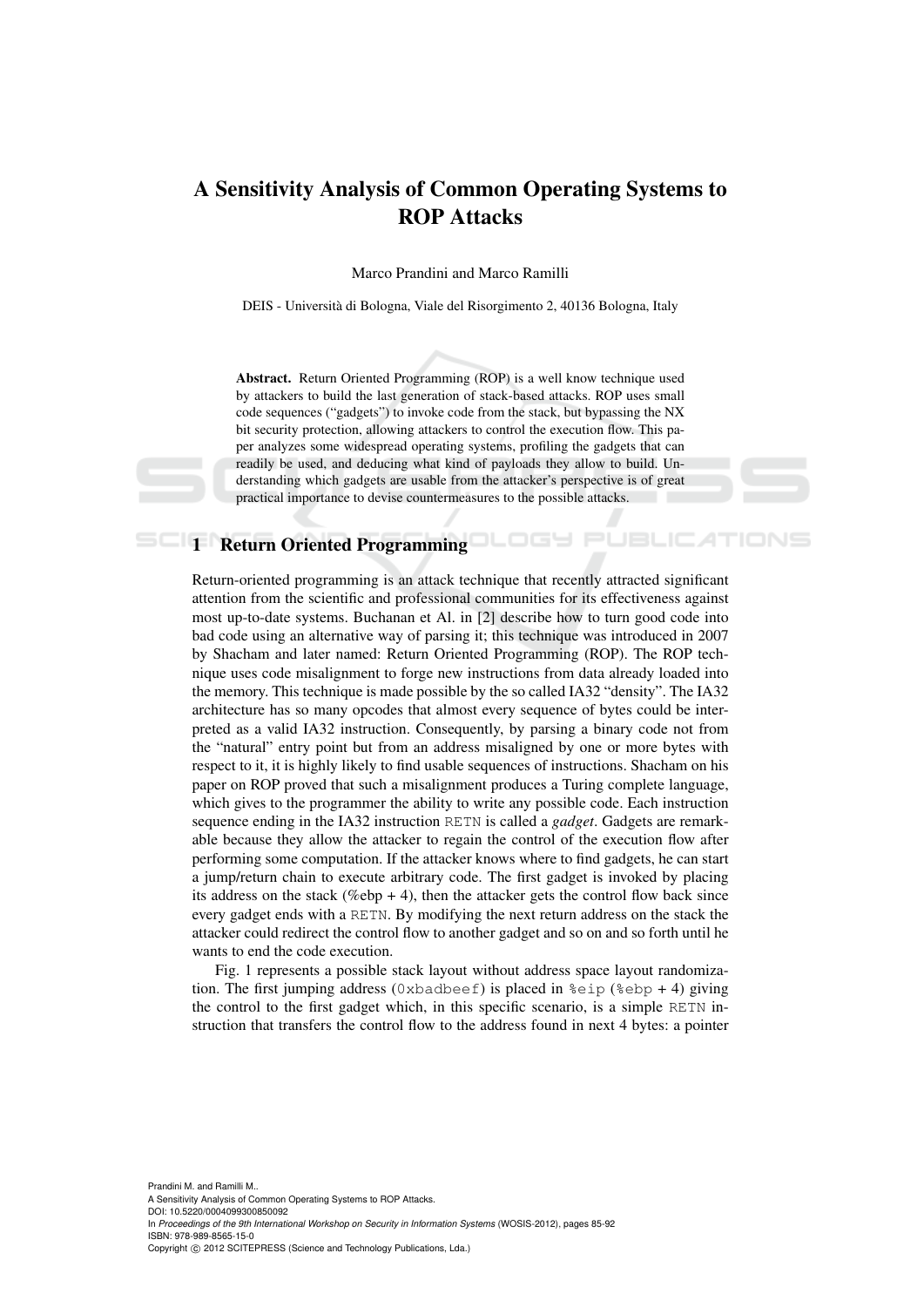to RegCreateKeyEx. RegCreateKeyEx keeps some inputs parameters through POP instructions from the stack. Each needed parameter is given to the running function through the stack. Eventually a 4 bytes stack padding is added to compensate each further POP/PUSH instructions that might misalign the %SP register. Once a function has finished a RETN is invoked giving back the control to next address in the stack, which in Fig. 1 specific case points to the WriteFile function.



Fig. 1. A possible stack layout of a gadget chain.

Ralf Hund et Al. in [7] present the design and the implementation of the first rootkit which, by using the ROP technique, fully automates the process of constructing malicious instruction sequences reusing memory data. Hovav Shacham in [3] shows a new concept of attack which combining a large number of short instructions is able to build ROP gadgets allowing arbitrary computation on the target machine. Thomas Dullien et Al. in [5] described the current algorithms used for finding gadget into the memory and an automated implementation of a framework to find out gadgets into every possible file. Checkoway et Al. in [3] went even beyond the previous research by studying a ROP technique without any return statement. Their attack makes use of certain instruction sequences that behave like a return, which occur with sufficient frequency in large libraries on (x86) Linux and (ARM) Android to allow creation of Turing-complete gadget sets. Because they do not make use of return instructions, they can circumvent several recently proposed classes of defense against ROP.

Even though much research has been conducted on the topic, no comprehensive and implemented defense mechanism has been proposed so far. Kaan Onarlioglu et Al. in [9] proposed G-Free, a compiler-based approach that represents a first practical solution. G-free is able to eliminate all unaligned free-branch instructions inside a binary executable, and it is able to protect the aligned free-branch instructions to prevent them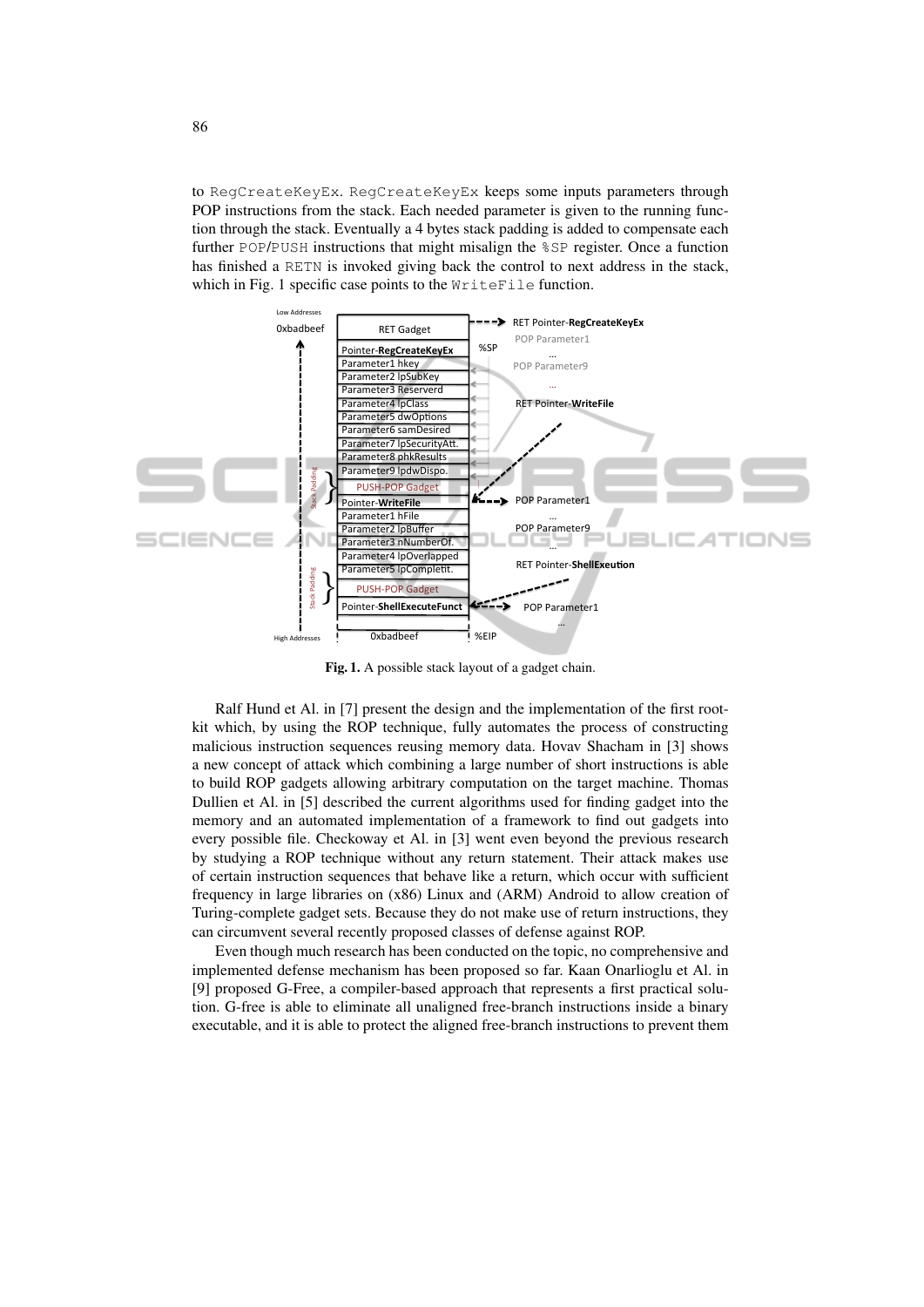from being misused by an attacker. Even if the project is implemented and working, very few developer communities are using it, and in any case it is a compiler-based solution which assumes that every developer uses a "patched" compiler to build their applications. This is a far-fetched assumption, and for sure cannot be readily applied to the installed base of vulnerable software. Michalis Polychronakis et Al. described a ROP payload detection technique that makes use of speculative code execution, where they explore the space of admissible code flows for binaries that already exists in the address space of a targeted process according to the scanned input data, and identify the execution of valid ROP code at runtime. This approach is pretty expensive in term of performance, and a tool implementing it, if not continuously kept well up-to-date, could cause a sensitive amount of false positives.

This paper studies how the common attacking technique called Return Oriented Programming could be adopted to compromise brand-new operative systems. In section 2 we analyze some of the most countermeasures to fight ROP, in 3 we study the native gadgets in common operative systems. By adopting a misalignment of 15 bytes we extract all the available gadgets from four selected operative systems and we study their frequencies. In section 4 we shows some of the real payloads freely available in exploitdb<sup>1</sup>. Section 5 and 6 concludes the whole study by comparing the found gadgets to the analyzed payload.

TECHNOLOGY PUBLICATIONS



# 2 ROP Countermeasures

Researches put their efforts in finding good ways to fight ROP malware, for example Davi et Al. [8] And Chen et Al [4] [10] implemented a threshold system able to count how many sequences of instruction followed by RETN are present in a given executable, once the threshold is reached the security mechanism alerts the user about that. Another direction has been to look for violations of last-in, first-out invariants of the stack data structure that call and return instructions usually maintain in normal benign programs. Francillon Et Al. [6] implemented shadow return address in hardware stack such that only call and return instructions can modify the return address stack. Davi et al. claim that it is possible to extend their ROP defender with a frequency measurement unit to detect attacks with return-less ROP. The idea is that pop-jump sequences are uncommon in ordinary programs, while "returnless" ROP invokes such a sequence after each instruction sequence. Kanjie Lu [8] propose a "conversion tool" able to transform the most advanced ROP-Based payloads into equivalent non-ROP payloads, which can subsequently be analyzed by standard malware analysis tools such as sand boxes and decompilers, but is still not able to prevent ROP attacks in real time.

All these countermeasures could be classified as detection mechanisms since the goal of these techniques is to detect possible Return Oriented Programming attacks; none of these mechanisms would prevent ROP attacks. Currently, the two most widely deployed OS-built defense mechanisms are not effective against ROP attacks, since ROP was devised exactly for circumventing the NX bit/DEP protection and the address space layout randomization (ASLR) [1], has already been bypassed in more than a way [12],[11],[13].

<sup>1</sup> http://www.exploit-db.com/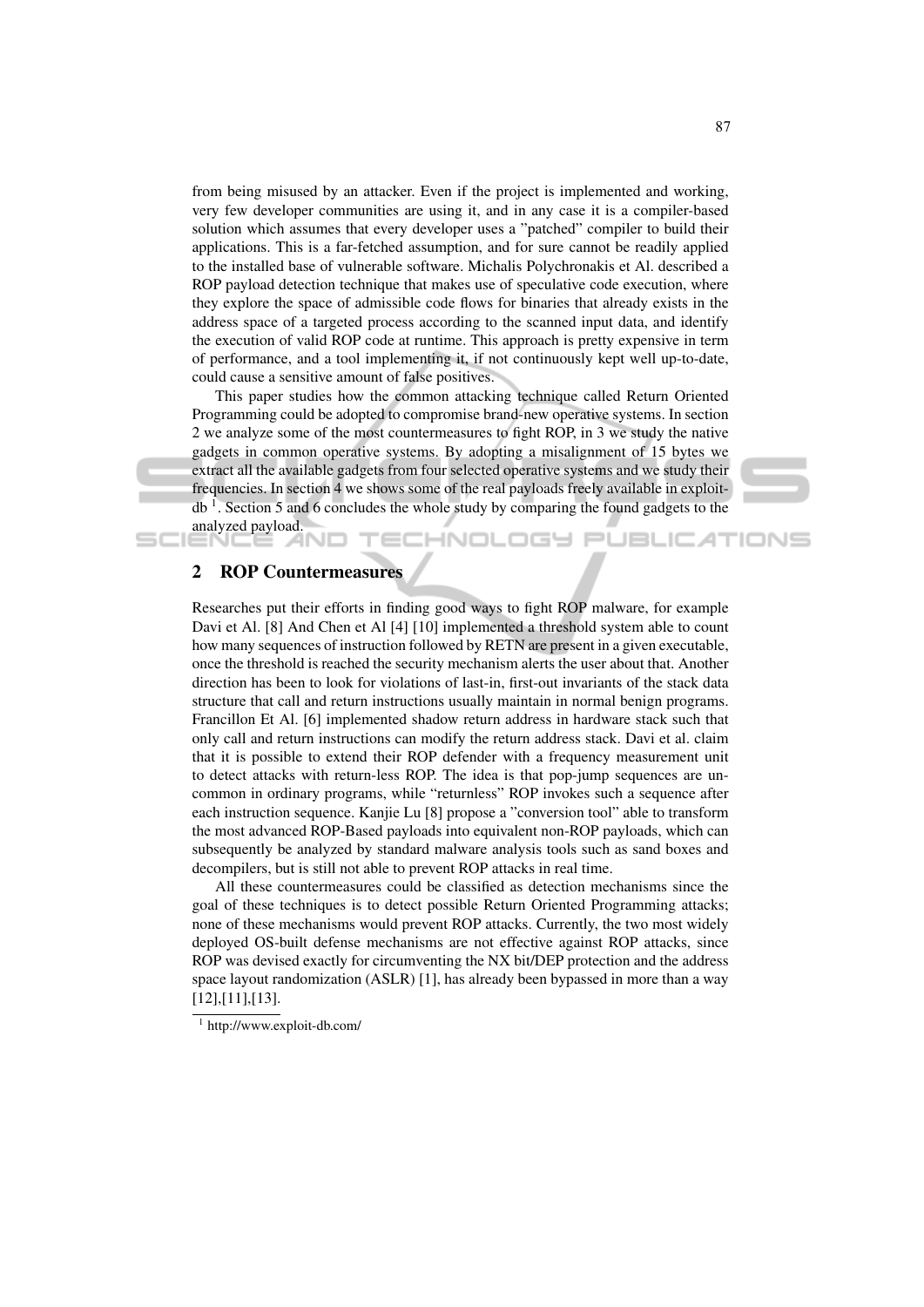### 3 Gadgets Available in Common OSes

We consider four of the most used Linux based operative systems: BackTrack 5 which is very different from normal OS because it offers an unusually large number of executables and hacking/security tools; Debian 6 which is one of the most widely deployed distributions, and is conversely very minimal; Fedora Core 15 which is another standard distribution for desktop purposes; Ubuntu Server 11.10 which is one of the most used operative systems in server environments.

Longld at vnsecurity.net implemented an open source tool able to seek gadgets inside a given executable, called ROPEME<sup>2</sup>. We used a modified version of ROPEME in order to scan all the available executables and to extract all the available gadgets from them.

There are significant quantitative differences between the analyzed distributions. BackTrack 5 is the one with more ready-to-be-used gadgets followed by Fedora Core 15, Ubuntu Server 11 and Debian 6. The number of gadgets depends on several factors such as: dimension of the executable, number of libraries embedded into the executable, number of executables and executable operations. BackTrack is the one with the highest number of executables and the one with the highest number of embedded libraries. This explains why it contains almost 160,000 gadgets while desktop/server distributions fare between 40,000 and 120,000.

⊃ו∧ו

An interesting parameter to be analyzed is the frequency of predetermined and well known operations inside the gadgets. It gives us a measure to compare what the gadgets do and if they can be used to compose common payloads. In other words this parameter let us understand how good the chances are of rebuilding known malware, which was probably neutralized by the appearance of NX and ASLR, as a ROP program that uses the available gadgets. The left side of Fig.2 shows the total count of PUSH, POP, ADD, MOV, INC, XOR, MUL, DIV, XCHG, SUB, LEA, CALL and JMP instructions over the found gadgets. BackTrack 5 classifies first, meaning that, in addition to having the highest number of gadgets, it also has the highest number of useful and easy-to-use ones. It is followed by Fedora Core 15, Ubuntu Server 11 and Debian 6.

The presence of PUSH and POP operations within the gadgets increase the payload complexity, because each operation like these that changes the stack pointer calls for the introduction of a 4-bytes padding into the injected payload. For this specific reason the attackers prefer to use gadgets with as few of these instructions as possible. The second parameter we measured is the frequency with which the different registers are used. Gadgets that do not change registers (besides the ones needed for the payloadspecific computation) allow the construction of simpler chains; otherwise, save/restore operations are to be added. The right side of Fig 2 shows the register usage by gadgets per operating system. Obviously the register selection is not on the developer's hands, but in the compiler hands, this might explain why different operative systems behave in a very similar way. %eax is the most used register for almost all the analyzed operating systems. The frequency of the second and third most used registers differs from distribution to distribution. The graph in Fig. 2 (right) shows a commonplace asymmetry in general-purpose registers usage, with %eax and %ebx prevailing over %ecx

<sup>&</sup>lt;sup>2</sup> http://www.vnsecurity.net/2010/08/ropeme-rop-exploit-made-easy/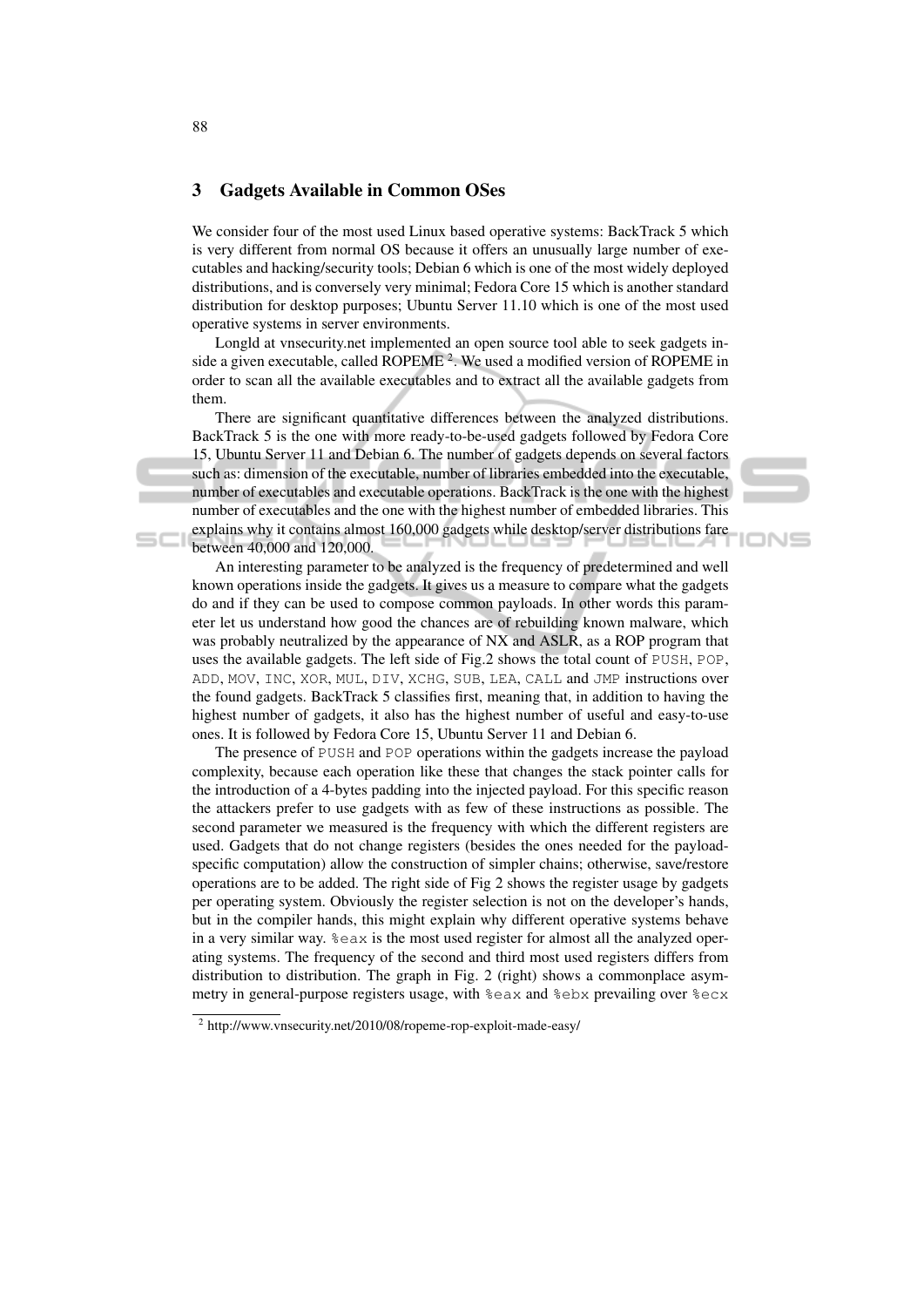and %edx. Another common characteristic is the frequency of usage of %ebp, which is higher than the frequency of usage of any other registry (excluding  $\epsilon$ eax and  $\epsilon$ ebx). Here Fedora Core makes an exception, showing instead a more marked usage of  $\epsilon$ esi and %edi.

From an attacker's perspective the number of used registers is a very interesting index since it represents the kind of building block available to code the payload's algorithm. Different register usages lead to different attacker choices, for example a high number of gadgets operating on many different registers could allow a more complex and compact coding of the same algorithm than what could be done in an environments were it is likely to find only gadgets that operate on few registers.



Fig. 2. Assembly operations (left) and CPU registers (right) usage frequency in gadgets.

## 4 Analysis of Real Payloads

In order to apply the previous results to real-life applications, we need to study the same analyzed parameters from real payloads. Once we classify the basic operations payloads carry out, and the most frequently used registers, we can compare these findings with the gadgets characteristics of the analyzed operating systems, to infer whether they are likely vulnerable to ROP-based rewriting of the analyzed payloads. Through automatic scripts we gathered 312 payloads from exploit-db.com and Google, by looking for predetermined names and fixed strings that commonly appear in gadget-based malware. Once we collected the desired number of payloads we computed the same kind of stats already gathered for gadgets.

Listing in fig. 4 shows an example of a gadget based exploit taken from exploit-db. The python code is made for Aviosoft Digital TV Player Professional 1.x and exploits a stack based buffer overflow through a .plf file. For each grabbed exploit we analyzed the core structure (in the example is the content of the "rop" variable) by counting keywords in the comments next to the gadget addresses. Fig 4 shows the results computed over the full set of found malwares. On the left hand side we show the frequency of the common assembly instructions found in the analyzed payloads. POP is the most common instruction. It is followed by ADD, MOV, XCHG and PUSH. No MUL, DIV and JMP instructions were found into the analyzed payloads. On the right hand side we show the CPU register usage frequency. %eax, %ecx and %ebx are the most used registers in real payloads, while %esi, %esp and %edi are less used registers.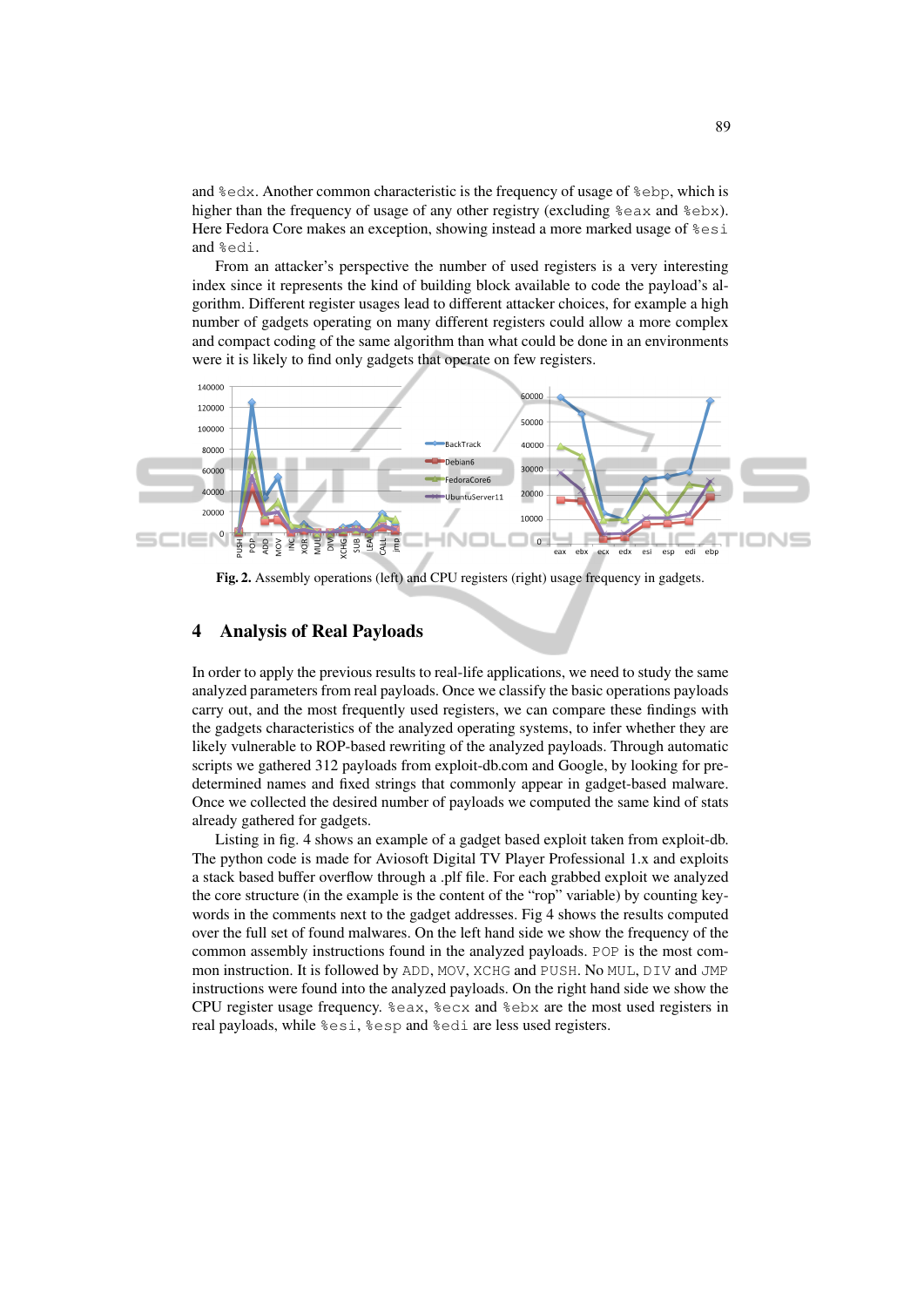```
import struct
file = ' adtv bof.plf'
totalsize = 5000
junk = 'A' * 872
align = ' B' \times 136# aslr, dep bypass using pushad technique
seh = struct.pack(\sqrt{\mu}, 0x6130534a) # ADD ESP,800 # RETN
rop = struct.pack('<L', 0x61326003) * 10 # RETN (ROP NOP)
rop+= struct.pack('<L', 0x6405347a) # POP EDX # RETN
rop+= struct.pack('<L', 0x10011108) # ptr to &VirtualProtect()
\text{rop}+=\text{struct.pack} ('<L', 0x64010503) # PUSH EDX # POP EAX # POP ESI # RETN
rop+= struct.pack('<L', 0x41414141) # Filler (compensate)
rop+= struct.pack('<L', 0x6160949f) # MOV ECX,DWORD PTR DS:[EDX] # POP ESI
rop+= struct.pack('<L', 0x41414141) * 3 # Filler (compensate)
rop+= struct.pack('<L', 0x61604218) # PUSH ECX # ADD AL,5F # XOR EAX,EAX # POP ESI # RETN 0C
rop+= struct.pack('<L', 0x41414141) * 3 # Filler (RETN offset compensation)
rop+= struct.pack('<L', 0x6403d1a6) # POP EBP # RETN
rop+= struct.pack('\langle L', 0x41414141) * 3 # Filler (RETN offset compensation)
rop+= struct.pack('<L', 0x60333560) # & push esp # ret 0c
rop+= struct.pack('<L', 0x61323EA8) # POP EAX # RETN
rop+= struct.pack('<L', 0xA13977DF) # 0x00000343-> ebx
rop+= struct.pack('<L', 0x640203fc) # ADD EAX,5EC68B64 # RETN
rop+= struct.pack('<L', 0x6163d37b) # PUSH EAX # ADD AL, 5E # POP EBX # RETN
rop+= struct.pack('<L', 0x61626807) # XOR EAX,EAX # RETN
rop+= struct.pack('<L', 0x640203fc) # ADD EAX,5EC68B64 # RETN
rop+= struct.pack('<L', 0x6405347a) # POP EDX # RETN
                                                                    F
                                                                           JBLIC
                                                                                         ATIONS
rop+= struct.pack('<L', 0xA13974DC) # 0x00000040-> edx
rop+= struct.pack('<L', 0x613107fb) # ADD EDX, EAX # MOV EAX, EDX # RETN
rop+= struct.pack(\prime <L', 0x60326803) # POP ECX # RETN
rop+= struct.pack('<L', 0x60350340) # &Writable location
rop+= struct.pack('<L', 0x61329e07) # POP EDI # RETN
rop+= struct.pack('<L', 0x61326003) # RETN (ROP NOP)
rop+= struct.pack('<L', 0x60340178) # POP EAX # RETN
rop+= struct.pack('<L', 0x90909090) # nop
rop+= struct.pack('<L', 0x60322e02) # PUSHAD # RETN
nop = '(x90' + 32)
```
#### Fig. 3. An example of gadget-based exploit.



Fig. 4. Assembly operations (left) and CPU registers (right) usage frequency in payloads.

## 5 Discussion

Real world payloads work by using POP, ADD, MOV, XCHG and PUSH IA32 assembly instructions. Operating systems offer gadgets that mostly make available POP, ADD and MOV instructions.

Real world payloads work by using %eax, %ecx and %ebx registers. Operating

90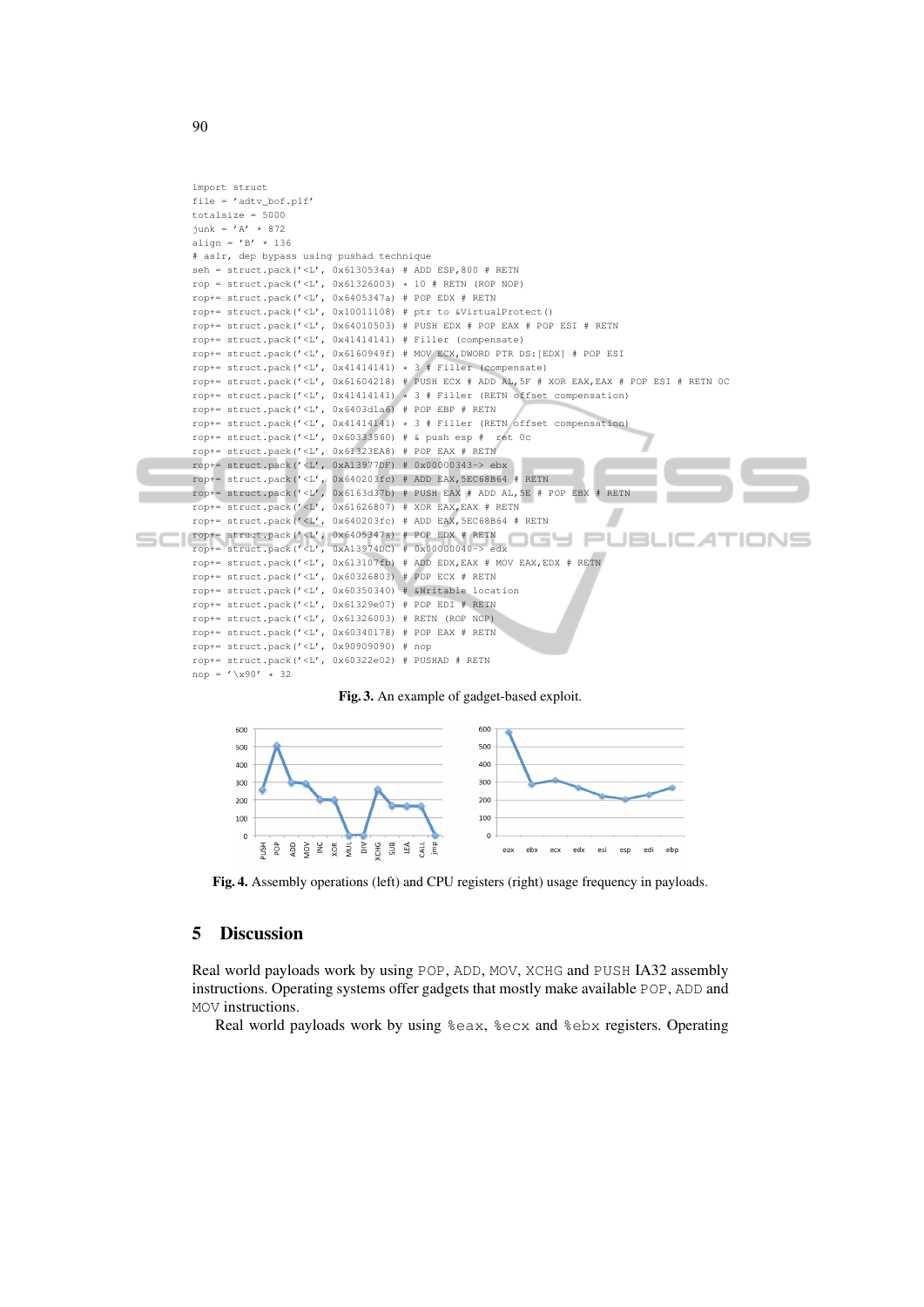systems offer gadgets acting on %eax, %ebx, %edi, and %ebp.

Comparing those results we observe that many payloads using the XCHG, LEA, SUB and CALL, which are difficult to find in unmodified operating systems, could be ported onto them with some difficulty. Conversely, payloads which mainly use instructions such as PUSH, POP, MOV, ADD, INC could be used with high success in unmodified operating systems, but this is a pattern seldom found in typical payloads.

Regarding registers, we notice that the usage distribution of  $\epsilon$ eax and  $\epsilon$ ebx in typical payloads is suitable to match the characteristics of all operating systems, whereas an attack to Fedora Core could be slightly more difficult to mount since this distribution shows few gadgets operating on the %esp and %ebp registers which are required by typical payloads.

#### 6 Conclusions

In this paper we analyzed how real-world payloads could successfully attack stock operating systems. The research follows a simple statistic analysis comparing the IA32 assembly instructions set and registers set found in 312 real-world payloads to the IA32 assembly instructions set and registers set found into the gadgets offered by four common operating systems in the GNU/Linux family. Comparing these parameters we observed that there might be two different kinds of payloads: the ones making intensive use of XCHG, LEA, SUB and CALL, and the ones making intensive use of textttPUSH, POP, MOV, ADD, and SINC. Our research shows that the analyzed operating systems could be more easily attacked by the second kind of payload. In other words if a user runs an unmodified operating system without any additional software on it, he might adopt countermeasures able to detect/prevent only the smallest set of payloads: the one using PUSH, POP, MOV, ADD and INC. On the other side we observed that both of the payload sets make intensive use of a registry pattern followed by all but one operative systems. Only Fedora Core 15 differs, exhibiting very few gadgets that manipulate two registers that are commonly used by payloads. This might significantly increase the security of this kind of systems since very few payloads can work without using the CPU registers that Fedora Core 15 gadgets does not allow to manipulate.

#### References

- 1. S. Bhatkar, D. C. DuVarney, and R. Sekar. Address obfuscation: an efficient approach to combat a board range of memory error exploits. In Proceedings of the 12th conference on USENIX Security Symposium - Volume 12, SSYM'03, pages 8–8, Berkeley, CA, USA, 2003. USENIX Association.
- 2. E. Buchanan, R. Roemer, H. Shacham, and S. Savage. When good instructions go bad: generalizing return-oriented programming to risc. In Proceedings of the 15th ACM conference on Computer and communications security, CCS '08, pages 27–38, New York, NY, USA, 2008. ACM.
- 3. S. Checkoway, L. Davi, A. Dmitrienko, A.-R. Sadeghi, H. Shacham, and M. Winandy. Return-oriented programming without returns. In Proceedings of the 17th ACM conference on Computer and communications security, CCS '10, pages 559–572, New York, NY, USA, 2010. ACM.

IONS